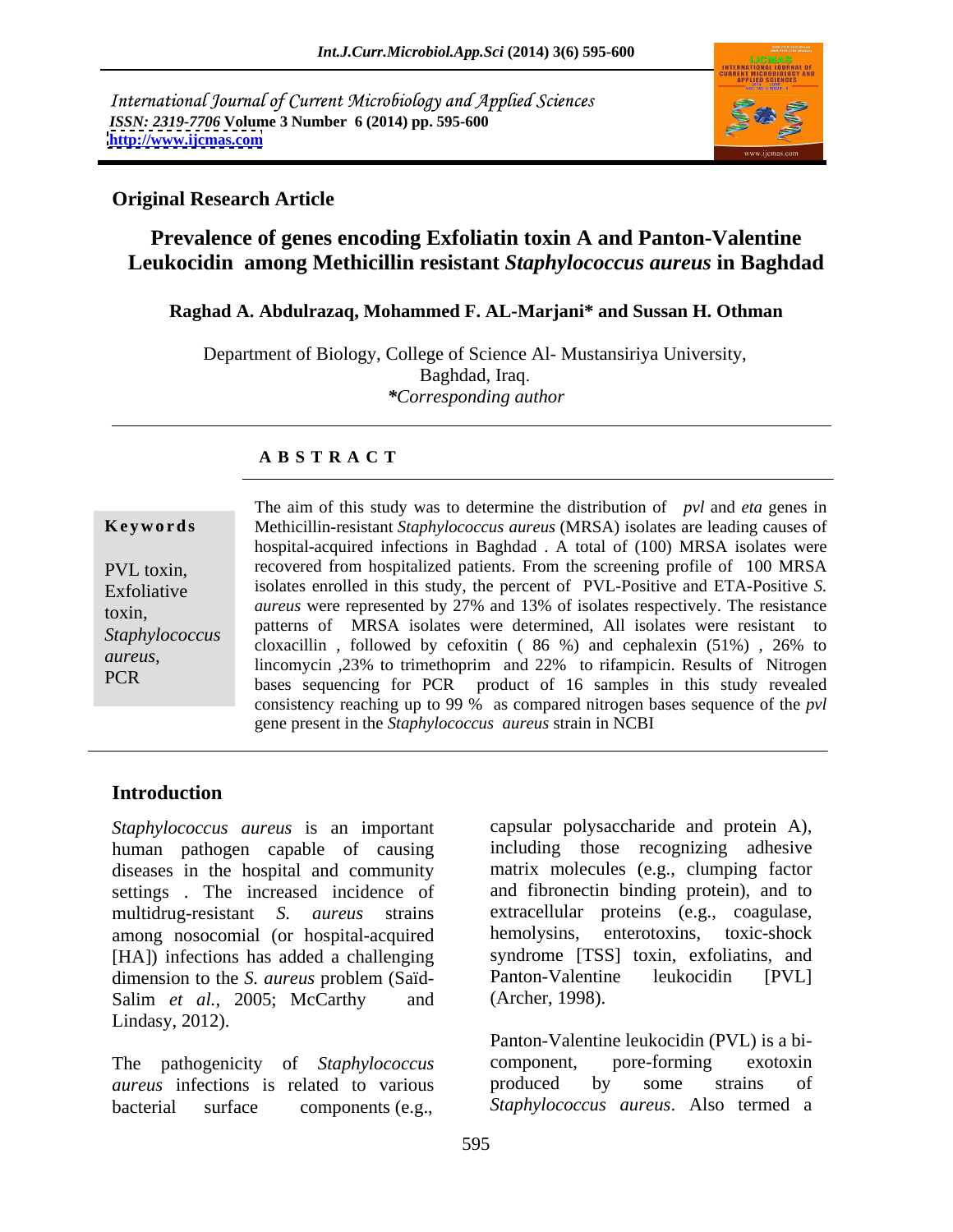synergohymenotropic toxin (i.e. acts on membranes through the synergistic activity of 2 non-associated secretory according to the criteria established by proteins, component S and component F) (Lina *et al.,* 1999).The epidemiological association of PVL-producing *S. aureus* strains from patients with necrotizing pneumonia suggested PVL was a major virulence factor (Gillet *et al.,* 2002). The growth of colonies showing any pink

Exfoliative toxins (also known as positive (indicating MRSA). "epidermolytic" toxins) are particularly interesting virulence factors of *S. aureus*. **Antimicrobial susceptibility test**<br>These extremely specific serine proteases recognize and cleave desmosomal Antimicrobial susceptibility of the isolates cadherins only in the superficial layers of were tested by using Kirby-Bauer disk the skin, which is directly responsible for diffusion method following CLSI the clinical manifestation. of guidelines (CLSI,2009) , using com staphylococcal scalded skin syndrome mercially available 6mm discs (Bioanalyse

There are two serological forms of agents, They include: Clindamycin, staphylococcal ETs(ETA and ETB) which rifampicin, tecoplanine, trimethoprime, are responsible for human SSSS. The gene cloxacillin, gentamicin, cephalexine, encoding ETA is situated in the bacterial effortune encoding the experiment of the bacterial effortune incomposition. chromosome, but the gene encoding ETB Azithromycin and vancomycin, on is located on the plasmid. ETA and ETB Mueller Hinton agar Plate (Lab M Limited are composed of 242 and 246 amino acids, Topley House,United Kingdom), using respectively and they have overnight culture at a 0.5 McFarland approximately40% amino acid similarity standard followed by incubation at 35<sup>o</sup>C (Ladhani *et al.,* 1999). The aim of this study was to determine the frequency of *pvl* and *eta* genes in MRSA in cutaneous **DNA Preparation and PCR** infections,and also to determine the nitrogen bases sequence of the *pvl* gene A PCR reactions with specific primers present in the *Staphylococcus aureus* in were performed to identify *pvl* and *eta*

A total of 100 MRSA isolates were (Promega, USA). collected from cutaneous samples (abscess and wound) from patients who were

2013.These isolates were identified by conventional biochemical reactions (Forbes *et al.,* 2007).

The isolates were inoculated a CHROM agar MRSA plate. The results were read after 24 and 48 h of incubation at 35°C. or mauve coloration was considered to be

## **Antimicrobial susceptibility test**

(SSSS) (Bukowski *et al.,* 2010). /Turkey) The susceptibility of the isolates diffusion method following CLSI was determined against 12 antibacterial agents, They include: Clindamycin, rifampicin, tecoplanine, trimethoprime, cloxacillin, gentamicin, cephalexine, cefoxitine lincomycin, levofloxacin, Azithromycin and vancomycin, on Mueller Hinton agar Plate (Lab M Limited standard followed by incubation at 35<sup>o</sup>C<br>for 16 to 18 h.

# **DNA Preparation and PCR**

Baghdad. genes of each MRSA isolates (Table **Materials and Methods** described by (Olsvik and Strockbin, 1993) **Bacterial isolates** contained deionized sterile water,(12.5)µl A PCR reactions with specific primers 1).DNA template was prepared as  $(25 \mu l)$  of PCR amplification mixture Green Go *Taq* Master Mix pH (8) (Promega,USA) .

admitted to Baghdad hospitals in denaturation at 94°C for 10 min and 35The thermocycling were as follows: Initial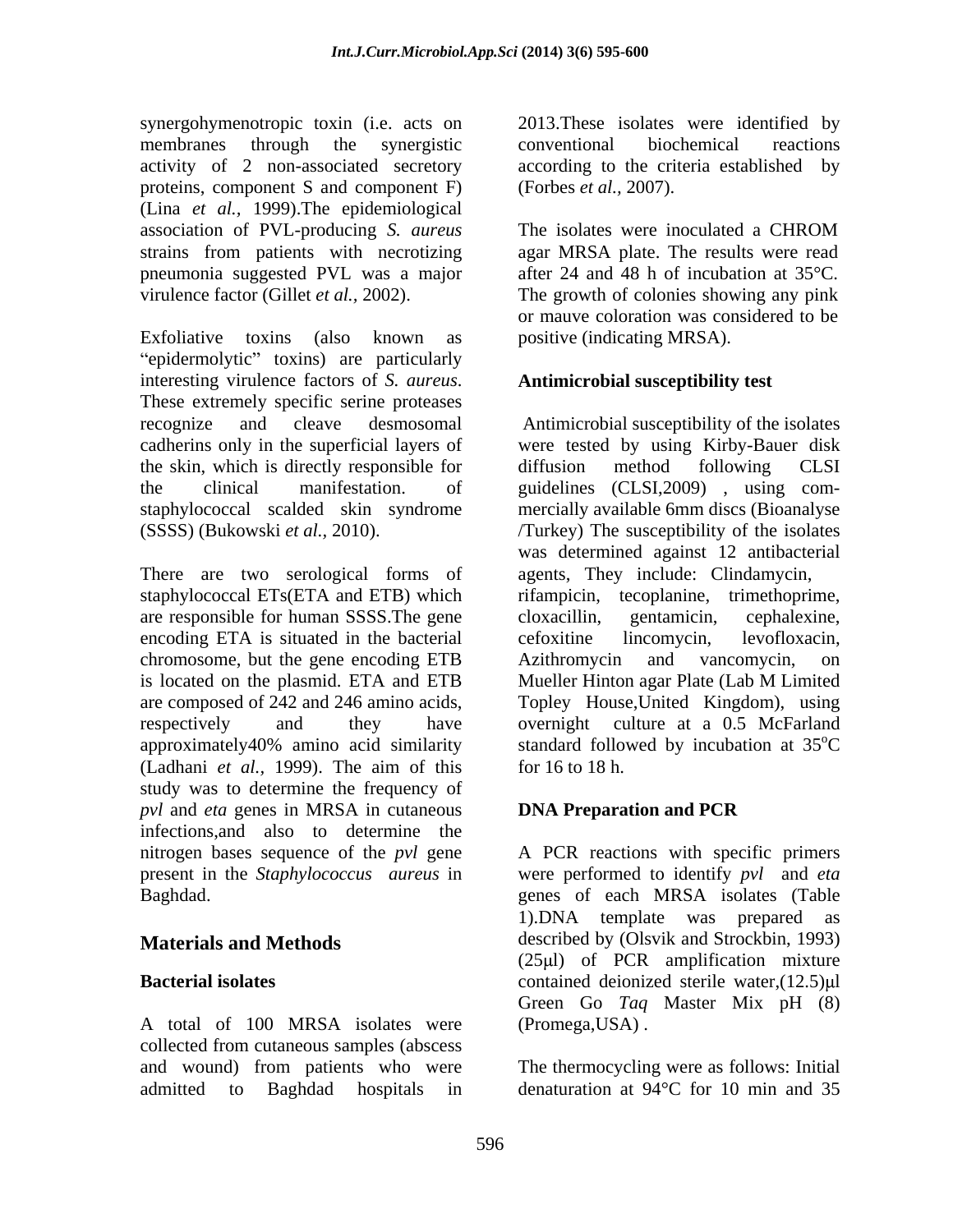at 72 C for 45 Sec. and a final extension from united state. In 2002, the first

## **DNA sequence analysis**

The DNA fragments for sequencing were sequenced with the set of primers by sequences. (2010) showed that 83% of S. *aureus* 

In this research 100 Methicillin resistant *S.*  hospitalized patients in Baghdad . The resistance patterns of MRSA isolates to 12 antimicrobial agents are shown in

All isolates were resistant to cloxacillin , 23% to trimethoprim and 22% to about  $75\%$  (Gillet *et al.*, 2002). rifampicin .First recognized in 1960, methicillin-resistant *Staphylococcus* A higher occurrence of exfoliative toxins *aureus* (MRSA) was considered to be a medical oddity. Now, MRSA is the most common nosocomial bacterial pathogen isolated in many parts of the world  $\frac{\text{(in Japan, }e}{\text{(Grundmann, }et al. 2006)}$  Other resistance  $\frac{al. 2008}{\text{(in Japan, }et al. 2008)}$ . (Grundmann *et al.,* 2006). Other resistance rates were: 18 % gentamicin, 17% vancomycin, while the minimum Results of Nitrogen bases sequencing for resistance were seen with teicoplanin (4%). revealed consistency reaching up to 99 %

In 1997, first strain of *Staphylococcus aureus* reduced susceptibility to

cycles of denaturation at 94°C for 1 min, vancomycin was reported from Japan, annealing at 55°C for 1min and extension after that ,two more cases were reported was performed at  $72^{\circ}$ C for 10 minutes . clinical isolate of vancomycin  $-$ resistant All PCR products were analyzed by *Staphylococcus aureus* was reported by electrophoresis through 1% agarose gels. workers from Brazil and Jordan (Ng *et*  from united state . In 2002 ,the first *al.,*2011).

obtained by PCR amplification, the genes by PCR, 27% and 13 % were fragments of each PCR products were positive respectively (Fig 1) (Fig 2). Macrogen, USA). The program (BioEdit temperate phage  $\varphi$ SLT infected only 3% Pro.version: 7.0.0) was used for of clinical PVL-negative *S. aureus* strains, bioinformatic analysis of nucleotide leading to PVL production. Cabrera et al **Results and Discussion** were categorized according to type of *aureus* isolates were collected from tissue infections, such as abscesses, skin Table 2. (Holmes *et al.,* 2005). PVL has been followed by cefoxitin (86%) and tissue disease and severe necrotizing cephalexin (51 %), 26% to lincomycin, A total of 100 isolates of MRSA were tested for the presence of the *pvl* and *eta* Narita et al (2001) showed that the (2010) showed that 83% of *S. aureus* isolates carrying *pvl* genes. When isolates staphylococcal infection, the PVL genes were strongly associated with skin and soft tissue infections, such as abscesses, skin lesions, and boils (furuncles). By contrast, no statistically significant association was observed with impetigo, blisters, or SSS linked to specific human *S. aureus* infections such as primary skin and soft pneumonia, where the mortality rate is about 75% (Gillet *et al.,*2002).

> is associated with SSSS diagnosis, where *eta* is present at higher rates , but the prevalence shows geographical differences (in Japan, *etb* is more frequent) (Sauer*et al.,* 2008 ) .

Results of Nitrogen bases sequencing for PCR product of 16 samples in this study as compared Nitrogen bases sequence of the *pvl* gene present in the *Staphylococcus aureus* strain in NCBI .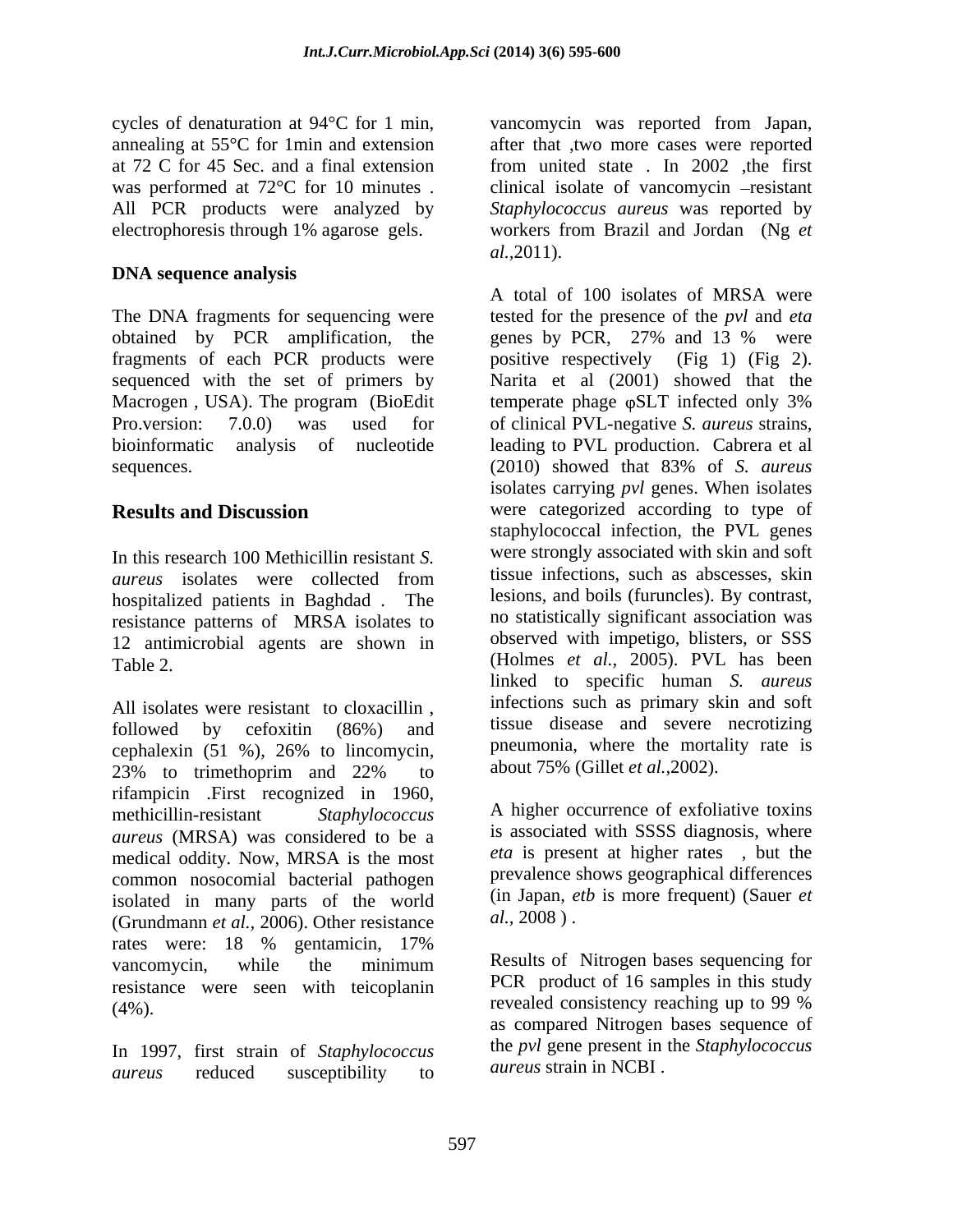**Table.1** Sequence of forward and reverse primers used for detecting *pvl* and *eta* genes among MRSA isolates.

| <b>Primer type</b>        | $\vert$ Primer sequence 5----3   | size  | Product reference |
|---------------------------|----------------------------------|-------|-------------------|
| Forward primer <i>pvl</i> | 'ATCATTAGGTAAAATGTCTGCACATGATCCA |       | Jarraud <i>et</i> |
|                           |                                  | 433bp | $ $ al., 2002     |
| Reverse primer pvl        | GCATCAASTGTATTGGATAGCCAAAAGC     |       |                   |
| Forward primer eta        | ACTGTAGGAGCTAGTGCATTTGT          |       | Jarraud <i>et</i> |
| Reverse primer eta        | TGGATACTTTTGTCTATCTTTTTCATCAAC   | 190bp | $ $ al., 2002     |

**Table.2** Susceptibility of the 100 isolates of methicillin-resistant *S.aureus* to 12 Antibiotics.

| Antibiotic    |                        | Resistant $(\% )$ |
|---------------|------------------------|-------------------|
|               |                        |                   |
| Rifampicin    | $\mathbf{RA}$          | 22                |
| Clindamycin   | DA                     | 13                |
| Lincomycin    | $\mathbf{L}$           | 26                |
| Levofloxacin  | <b>LEV</b>             |                   |
|               |                        | 13                |
| Trimethoprime | <b>TEM</b>             | 23                |
| Cloxacillin   | $\mathbf{C}\mathbf{X}$ | <b>100</b>        |
| Azithromycin  | $\mathbf{AZM}$         | <b>16</b>         |
| Cefoxitine    | $\mathbf{C}\mathbf{X}$ | 86                |
|               |                        |                   |
| Gentamicin    | $\mathbf{CN}$          | 18                |
|               |                        |                   |
| Cephalexine   | $\mathbf{CL}$          | 51                |
| Tecoplanine   | <b>TEC</b>             |                   |
| Vancomycin    | <b>VA</b>              | 17                |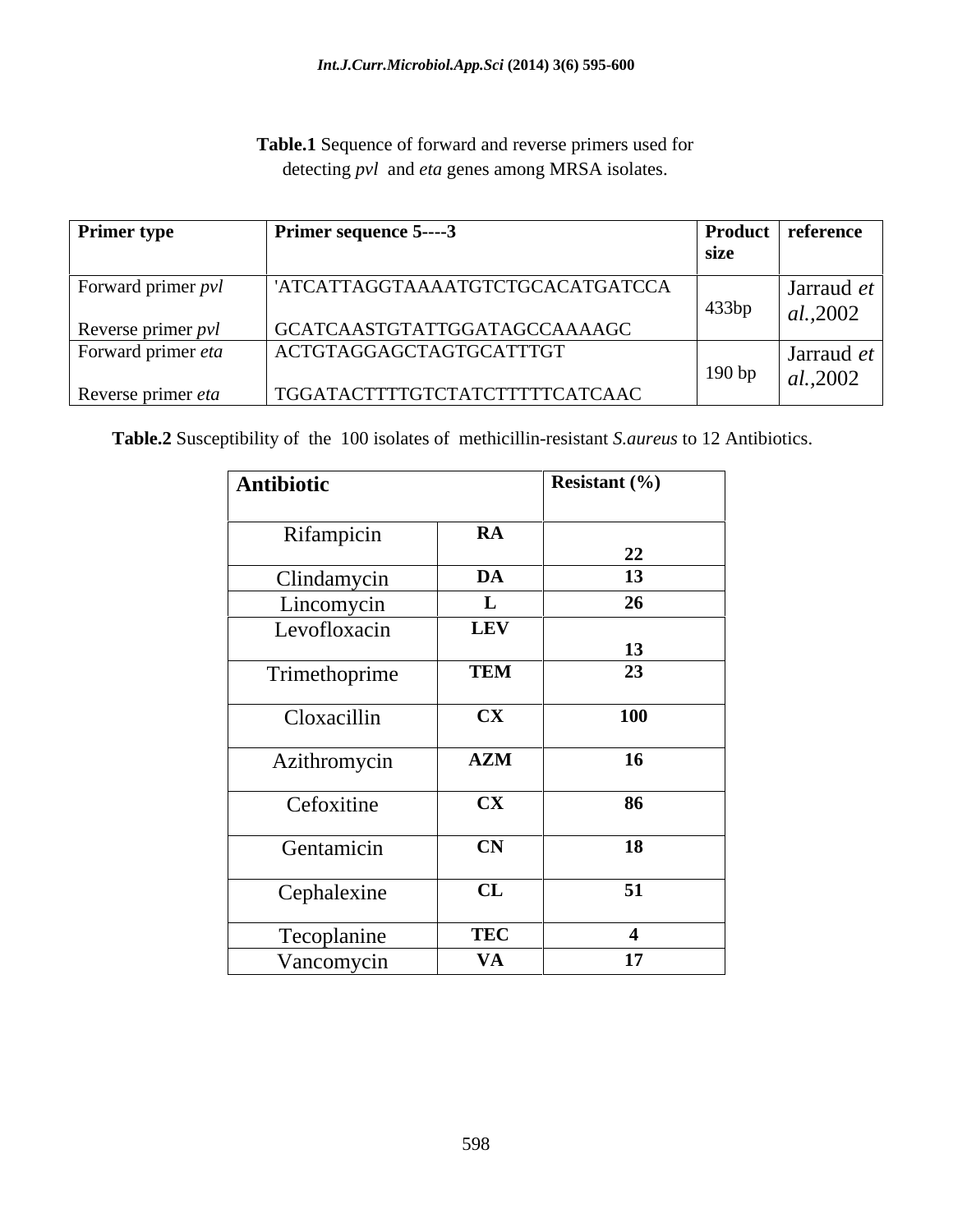**Figure.1** Gel electrophoresis (1% agarose, 7 v/cm ) of *pvl* ( 433 bp) .



**Figure.2** Gel electrophoresis (1% agarose, 7 v/cm ) of *eta* ( 190 bp)



- Archer, G., 1998*. Staphylococcus aureus:* a well-armed pathogen. Clin Infect Dis
- Bukowski,M., Wladyka, B. and 19th informational supplement, CLSI Dubin, G.2010. Exfoliative Toxins of document N<br>Staphylococcus aureus. Toxin CLSI, 29(3). *Staphylococcus aureus.* Toxin
- Cabrera,E.C.; Dahlia Teresa Ramirez community-acquired methicillincharacterization for SCC mec type and

**References** leukocidin gene. Philippine Science Letters , 3(1) .4-12.

- .26:1179-81*.* for antimicrobial susceptibility testing, Clinical and Laboratory Standards Institute (CLSI) .2009. Performance standards 19th informational supplement, CLSI document M100-S19. Wayne, PA: CLSI, 29(3).
- .2(5):1148-1165. Forbes, B.A.; Sahm, D.F. and Weissfeld, Argamosa and Roslyn D.M. Diagnostic Microbiology.12thedition. Rodriguez. 2010. Prevalence of Mosby,Inc. Baltimore, USA. p:266- A.S. 2007. Baily and Scotts: 277.
- resistant *Staphylococcus aureus* from Gillet ,Y., Issartel ,B. , Vanhems, P. , inmates of the Manila City Jail, Fournet, JC., Lina, G., Bes, M., occurrence of Panton-Valentine N., Floret, D., Etienne, J.. Vandenesch, F., Piemont, Y., Brousse, N., Floret, D., Etienne, J..